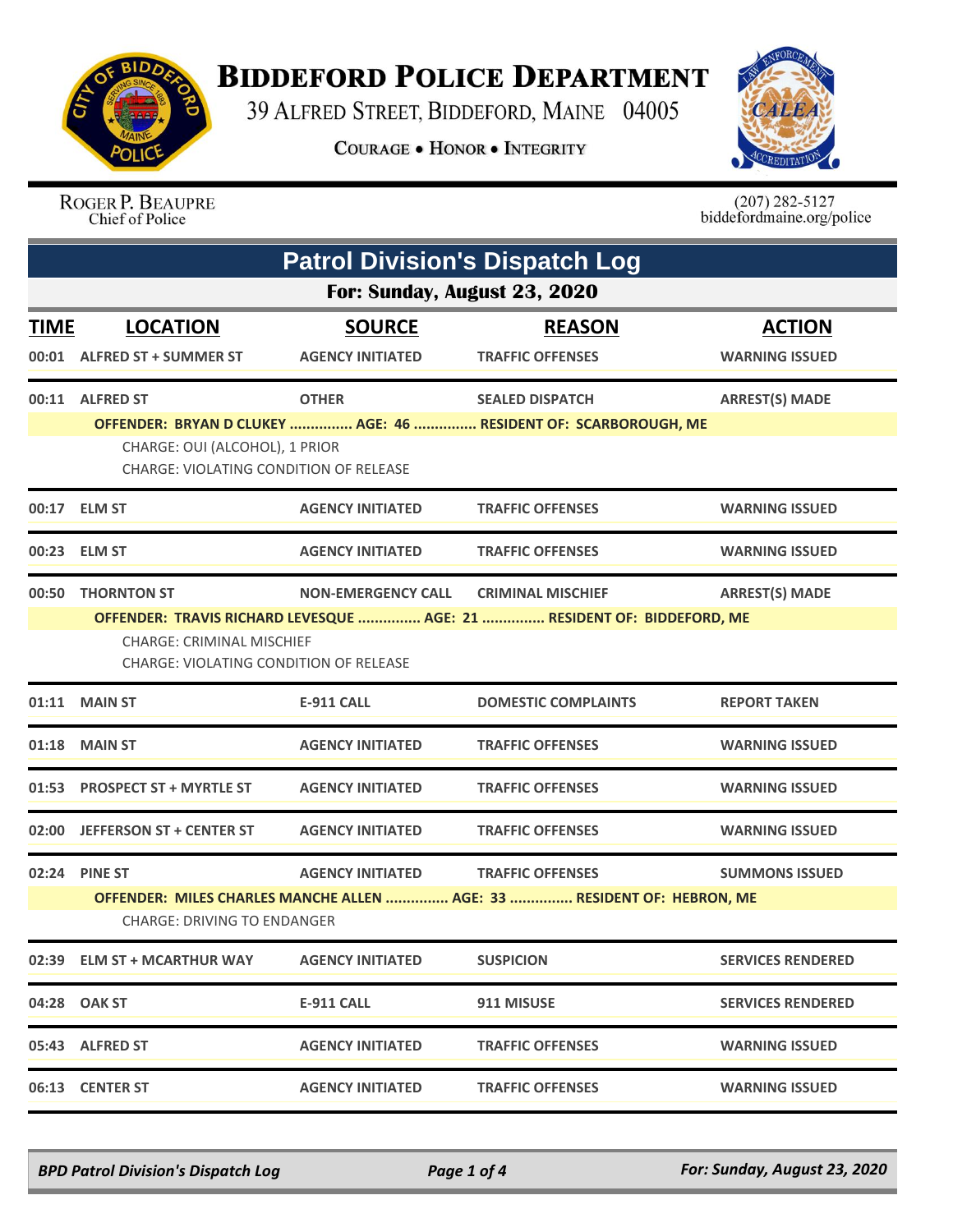| <b>TIME</b> | <b>LOCATION</b>                     | <b>SOURCE</b>             | <b>REASON</b>                                                    | <b>ACTION</b>               |
|-------------|-------------------------------------|---------------------------|------------------------------------------------------------------|-----------------------------|
|             | 07:54 POOL ST + MEETINGHOUSE RD     | <b>NON-EMERGENCY CALL</b> | <b>SUSPICION</b>                                                 | <b>NEGATIVE CONTACT</b>     |
|             | 08:07 MAIN ST                       | <b>AGENCY INITIATED</b>   | <b>TRAFFIC OFFENSES</b>                                          | <b>WARNING ISSUED</b>       |
| 08:18       | <b>THORNDIKE AVE</b>                | <b>E-911 CALL</b>         | 911 MISUSE                                                       | <b>WARNING ISSUED</b>       |
|             | 08:55 BRADBURY ST                   | <b>NON-EMERGENCY CALL</b> | <b>ARTICLES LOST/FOUND</b>                                       | <b>REPORT TAKEN</b>         |
|             | 09:04 CLEAVES ST                    | <b>AGENCY INITIATED</b>   | <b>PAPERWORK</b>                                                 | <b>PAPERWORK NOT SERVED</b> |
|             | 09:18 HILL ST                       | <b>AGENCY INITIATED</b>   | <b>TRAFFIC OFFENSES</b>                                          | <b>WARNING ISSUED</b>       |
|             | 09:27 WEST ST                       | <b>AGENCY INITIATED</b>   | <b>TRAFFIC OFFENSES</b>                                          | <b>VSAC ISSUED</b>          |
|             | 09:41 PIKE ST                       | <b>WALK-IN AT STATION</b> | <b>ARTICLES LOST/FOUND</b>                                       | <b>REPORT TAKEN</b>         |
|             | 09:43 WEST ST                       | <b>AGENCY INITIATED</b>   | <b>TRAFFIC OFFENSES</b>                                          | <b>VSAC ISSUED</b>          |
|             | 09:45 SOUTH ST                      | <b>AGENCY INITIATED</b>   | <b>TRAFFIC OFFENSES</b>                                          | <b>VSAC ISSUED</b>          |
|             | 09:55 SOUTH ST                      | <b>AGENCY INITIATED</b>   | <b>TRAFFIC OFFENSES</b>                                          | <b>WARNING ISSUED</b>       |
|             | <b>10:08 MAIN ST</b>                | <b>NON-EMERGENCY CALL</b> | <b>HARASSMENT</b>                                                | <b>WARNING ISSUED</b>       |
|             | 10:11 MAY ST                        | <b>AGENCY INITIATED</b>   | <b>TRAFFIC OFFENSES</b>                                          | <b>VSAC ISSUED</b>          |
|             | 10:24 ALFRED ST                     | <b>NON-EMERGENCY CALL</b> | <b>ANIMAL COMPLAINT</b>                                          | <b>SERVICES RENDERED</b>    |
|             | 10:34 POOL ST                       | <b>NON-EMERGENCY CALL</b> | <b>ASSIST CITIZEN</b>                                            | <b>SERVICES RENDERED</b>    |
|             | 10:41 ALFRED ST + MAY ST            | <b>AGENCY INITIATED</b>   | <b>TRAFFIC OFFENSES</b>                                          | <b>WARNING ISSUED</b>       |
|             | 10:50 ALFRED ST                     | <b>AGENCY INITIATED</b>   | <b>TRAFFIC OFFENSES</b>                                          | <b>VSAC ISSUED</b>          |
|             | 11:04 SOUTH ST + OLD HOLLIS RD      | <b>AGENCY INITIATED</b>   | <b>TRAFFIC OFFENSES</b>                                          | <b>VSAC ISSUED</b>          |
|             | 11:08 ALFRED ST                     | <b>AGENCY INITIATED</b>   | <b>TRAFFIC OFFENSES</b>                                          | <b>VSAC ISSUED</b>          |
|             | 11:18 POOL ST + DECARY RD           | <b>AGENCY INITIATED</b>   | <b>TRAFFIC OFFENSES</b>                                          | <b>WARNING ISSUED</b>       |
|             | 11:27 MARINER WAY                   | <b>WALK-IN AT STATION</b> | <b>ARTICLES LOST/FOUND</b>                                       | <b>SERVICES RENDERED</b>    |
|             | 11:33 ELM ST                        | <b>AGENCY INITIATED</b>   | <b>TRAFFIC OFFENSES</b>                                          | <b>WARNING ISSUED</b>       |
|             | 11:59 POOL ST + KRISTEL LN          | <b>AGENCY INITIATED</b>   | <b>TRAFFIC OFFENSES</b>                                          | <b>WARNING ISSUED</b>       |
|             | 12:14 MAIN ST + MAPLEWOOD AVE       | <b>AGENCY INITIATED</b>   | <b>TRAFFIC OFFENSES</b>                                          | <b>SUMMONS ISSUED</b>       |
|             |                                     |                           | OFFENDER: RYLEE JEAN KELLEY  AGE: 26  RESIDENT OF: BIDDEFORD, ME |                             |
|             | CHARGE: FAILURE TO REGISTER VEHICLE |                           |                                                                  |                             |

*BPD Patrol Division's Dispatch Log Page 2 of 4 For: Sunday, August 23, 2020*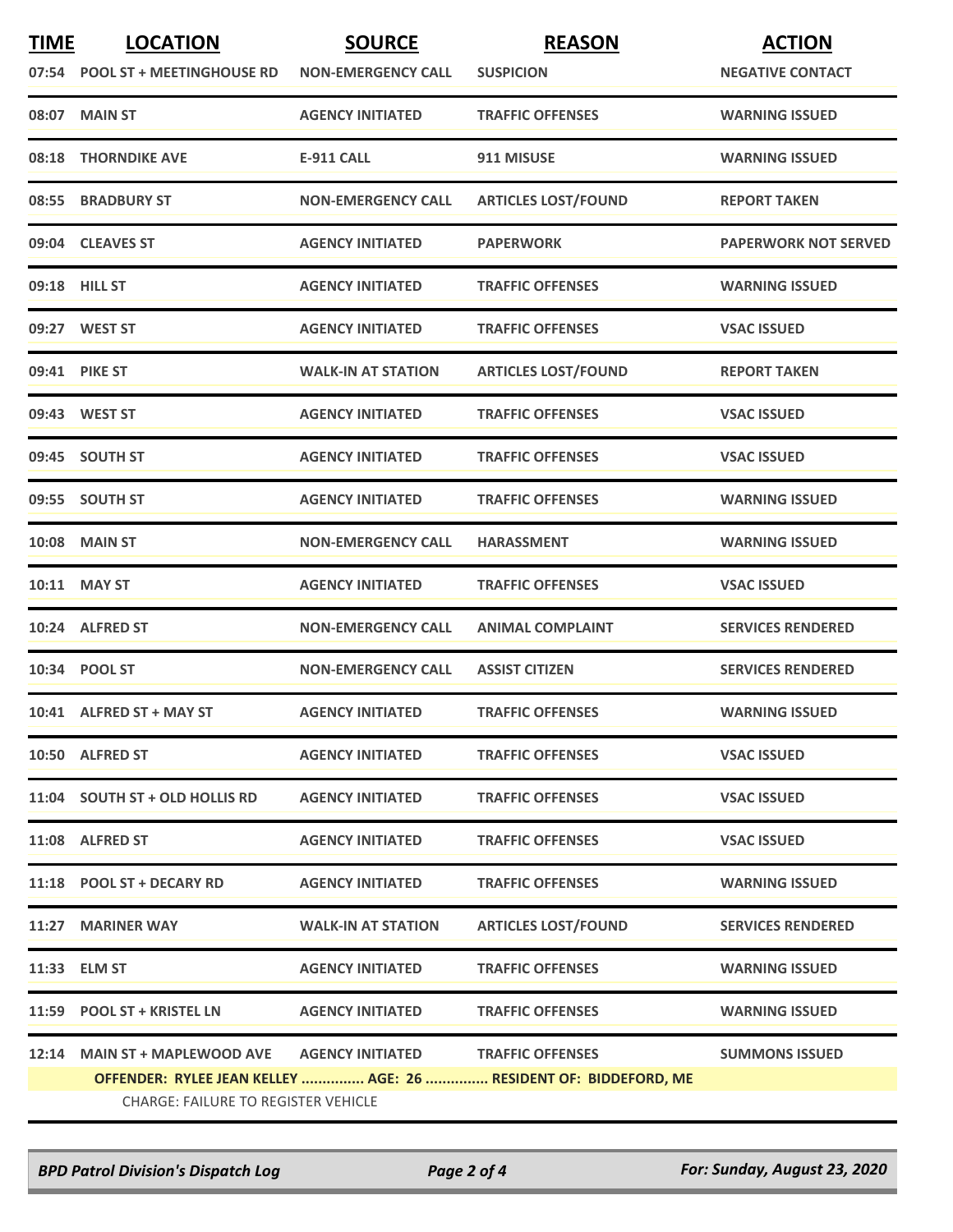| <b>TIME</b> | <b>LOCATION</b>                          | <b>SOURCE</b>             | <b>REASON</b>                                                           | <b>ACTION</b>                |
|-------------|------------------------------------------|---------------------------|-------------------------------------------------------------------------|------------------------------|
|             | 12:25 CLEAVES ST + LAFAYETTE ST          | <b>NON-EMERGENCY CALL</b> | <b>PARKING COMPLAINT</b>                                                | <b>SERVICES RENDERED</b>     |
|             | 12:27 ELM ST                             | <b>AGENCY INITIATED</b>   | <b>TRAFFIC OFFENSES</b>                                                 | <b>VSAC ISSUED</b>           |
|             | 12:47 THORNTON ST                        | <b>AGENCY INITIATED</b>   | <b>TRAFFIC OFFENSES</b>                                                 | <b>WARNING ISSUED</b>        |
|             | 12:53 WEST ST                            | <b>AGENCY INITIATED</b>   | <b>TRAFFIC OFFENSES</b>                                                 | <b>WARNING ISSUED</b>        |
|             | 13:10 POOL ST + BLANDINGS WAY            | <b>AGENCY INITIATED</b>   | <b>TRAFFIC OFFENSES</b>                                                 | <b>WARNING ISSUED</b>        |
|             | 13:17 ALFRED ST                          | <b>E-911 CALL</b>         | 911 MISUSE                                                              | <b>REFERRED OTHER AGENCY</b> |
|             | 13:33 POOL ST                            | <b>AGENCY INITIATED</b>   | <b>ARTICLES LOST/FOUND</b>                                              | <b>REPORT TAKEN</b>          |
|             | 13:33 MAIN ST                            | <b>WALK-IN AT STATION</b> | <b>DOMESTIC COMPLAINTS</b>                                              | <b>ARREST(S) MADE</b>        |
|             | <b>CHARGE: DOMESTIC VIOLENCE ASSAULT</b> |                           | OFFENDER: DAISEAN ROOSEVELT MICHEL  AGE: 24  RESIDENT OF: BIDDEFORD, ME |                              |
|             |                                          |                           |                                                                         |                              |
|             | 13:40 ELM ST                             | <b>AGENCY INITIATED</b>   | <b>TRAFFIC OFFENSES</b>                                                 | <b>VSAC ISSUED</b>           |
|             | 13:57 POOL ST                            | <b>AGENCY INITIATED</b>   | <b>TRAFFIC OFFENSES</b>                                                 | <b>WARNING ISSUED</b>        |
|             | 14:46 ALFRED ST                          | <b>E-911 CALL</b>         | 911 MISUSE                                                              | <b>NEGATIVE CONTACT</b>      |
|             | <b>15:06 LEIGHTON POINT LN</b>           | <b>NON-EMERGENCY CALL</b> | <b>TRESPASSING</b>                                                      | <b>REPORT TAKEN</b>          |
|             | 15:27 JANELLE ST                         | <b>NON-EMERGENCY CALL</b> | <b>CRIMINAL MISCHIEF</b>                                                | <b>REPORT TAKEN</b>          |
|             | 15:37 ELM ST                             | <b>E-911 CALL</b>         | 911 MISUSE                                                              | <b>NO ACTION REQUIRED</b>    |
|             | 15:59 BACON ST + FOSS ST                 | <b>NON-EMERGENCY CALL</b> | <b>CHECK WELFARE</b>                                                    | <b>SERVICES RENDERED</b>     |
|             | 16:30 ALFRED ST                          | <b>WALK-IN AT STATION</b> | <b>ASSIST CITIZEN</b>                                                   | <b>SERVICES RENDERED</b>     |
|             | 16:45 ALFRED ST                          | <b>NON-EMERGENCY CALL</b> | <b>SUSPICION</b>                                                        | <b>SERVICES RENDERED</b>     |
|             | 17:33 SOUTH ST + BROOK ST                | <b>AGENCY INITIATED</b>   | <b>TRAFFIC OFFENSES</b>                                                 | <b>WARNING ISSUED</b>        |
|             | 18:44 CENTER ST                          | <b>E-911 CALL</b>         | <b>DISTURBANCE / NOISE</b>                                              | <b>WARNING ISSUED</b>        |
|             | <b>18:50 HARRISON AVE</b>                | <b>NON-EMERGENCY CALL</b> | <b>PARKING COMPLAINT</b>                                                | <b>SERVICES RENDERED</b>     |
|             | 18:51 ALFRED ST + GRAHAM ST              | <b>AGENCY INITIATED</b>   | <b>TRAFFIC OFFENSES</b>                                                 | <b>WARNING ISSUED</b>        |
|             | 19:10 ALFRED ST                          | <b>WALK-IN AT STATION</b> | <b>PAPERWORK</b>                                                        | <b>SERVICES RENDERED</b>     |
|             | 19:12 MIDDLE ST                          | <b>NON-EMERGENCY CALL</b> | <b>PARKING COMPLAINT</b>                                                | <b>SERVICES RENDERED</b>     |
|             | 19:44 ELM ST                             | <b>AGENCY INITIATED</b>   | <b>TRAFFIC OFFENSES</b>                                                 | <b>WARNING ISSUED</b>        |

*BPD Patrol Division's Dispatch Log Page 3 of 4 For: Sunday, August 23, 2020*